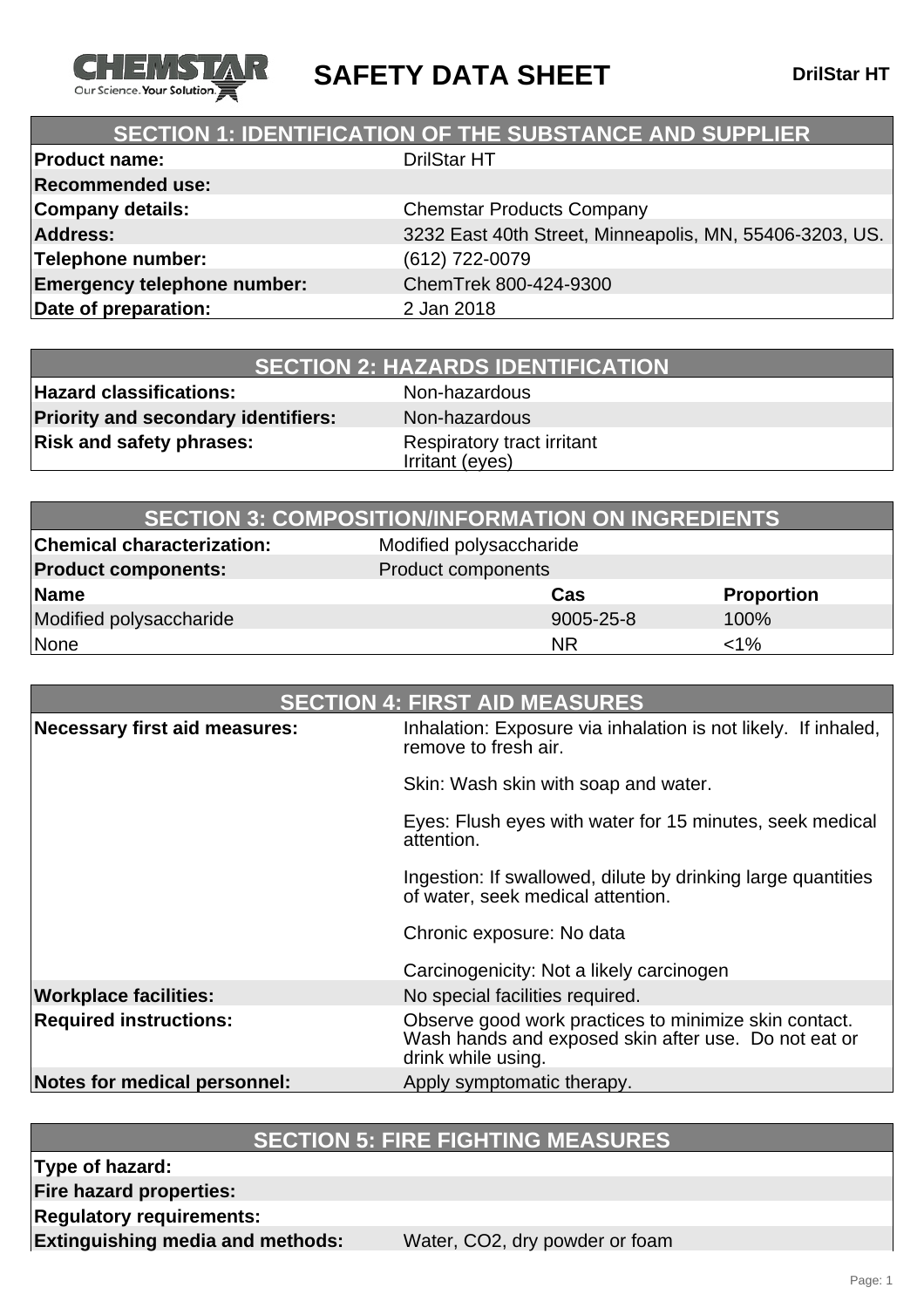

**SAFETY DATA SHEET** DrilStar HT

### **Hazchem code:**

**Recommended protective clothing:** When fighting a major fire, wear full protective clothing including breathing apparatus.

#### **SECTION 6: ACCIDENTAL RELEASE MEASURES**

**Emergency procedures:** Sweep up and flush area with water.

Caution: Wet floors may be slippery when material is present. Avoid production of dust.

| <b>SECTION 7: HANDLING AND STORAGE</b> |                                                                                      |
|----------------------------------------|--------------------------------------------------------------------------------------|
| <b>Precautions for safe handling:</b>  | Avoid practices which produce dust. Store away from<br>heat, flame and spark source. |
| <b>Regulatory requirements:</b>        | N/A                                                                                  |
| <b>Handling practices:</b>             | N/A                                                                                  |
| <b>Approved handlers:</b>              | Not required                                                                         |
| <b>Conditions for safe storage:</b>    | Store away from heat, flame and spark source                                         |
| <b>Store site requirements:</b>        |                                                                                      |
| Packaging:                             |                                                                                      |

|                                                     | <b>SECTION 8: EXPOSURE CONTROL/PERSONAL PROTECTION</b>                                                                                     |
|-----------------------------------------------------|--------------------------------------------------------------------------------------------------------------------------------------------|
| <b>Workplace exposure standards:</b>                |                                                                                                                                            |
| Application in the workplace:                       | Prevent exposure by using engineering controls, personal<br>protective equipment, and proper work practices. Avoid<br>the creation of dust |
| <b>Exposure standards outside the</b><br>workplace: | TEL and EELs are not set at this time                                                                                                      |
| <b>Engineering controls:</b>                        | Ventilation as needed to control dust                                                                                                      |
| <b>Personal protection:</b>                         | Dust respirator (NIOSH/MSHA TC-21C-132) as needed.<br>Eye protection<br>Protective gloves                                                  |
| <b>References:</b>                                  | N/A                                                                                                                                        |

| <b>SECTION 9: PHYSICAL AND CHEMICAL PROPERTIES</b> |                                                                                                                                                          |
|----------------------------------------------------|----------------------------------------------------------------------------------------------------------------------------------------------------------|
| Specify product data:                              | <b>Physical State: Solid</b><br>Solubility in water: appreciable<br>pH (4% sol): 5.0 - 8.0<br>Density (Lb./Cu. Ft.): 20 - 35<br>Appearance: white powder |
| <b>Required specifications:</b>                    | N/A                                                                                                                                                      |
| <b>Further specifications:</b>                     | N/A                                                                                                                                                      |
| <b>Specific advice:</b>                            | N/A                                                                                                                                                      |

# **SECTION 10: STABILITY AND REACTIVITY**

**Stability of the substance:** Stable under normal conditions of use and storage